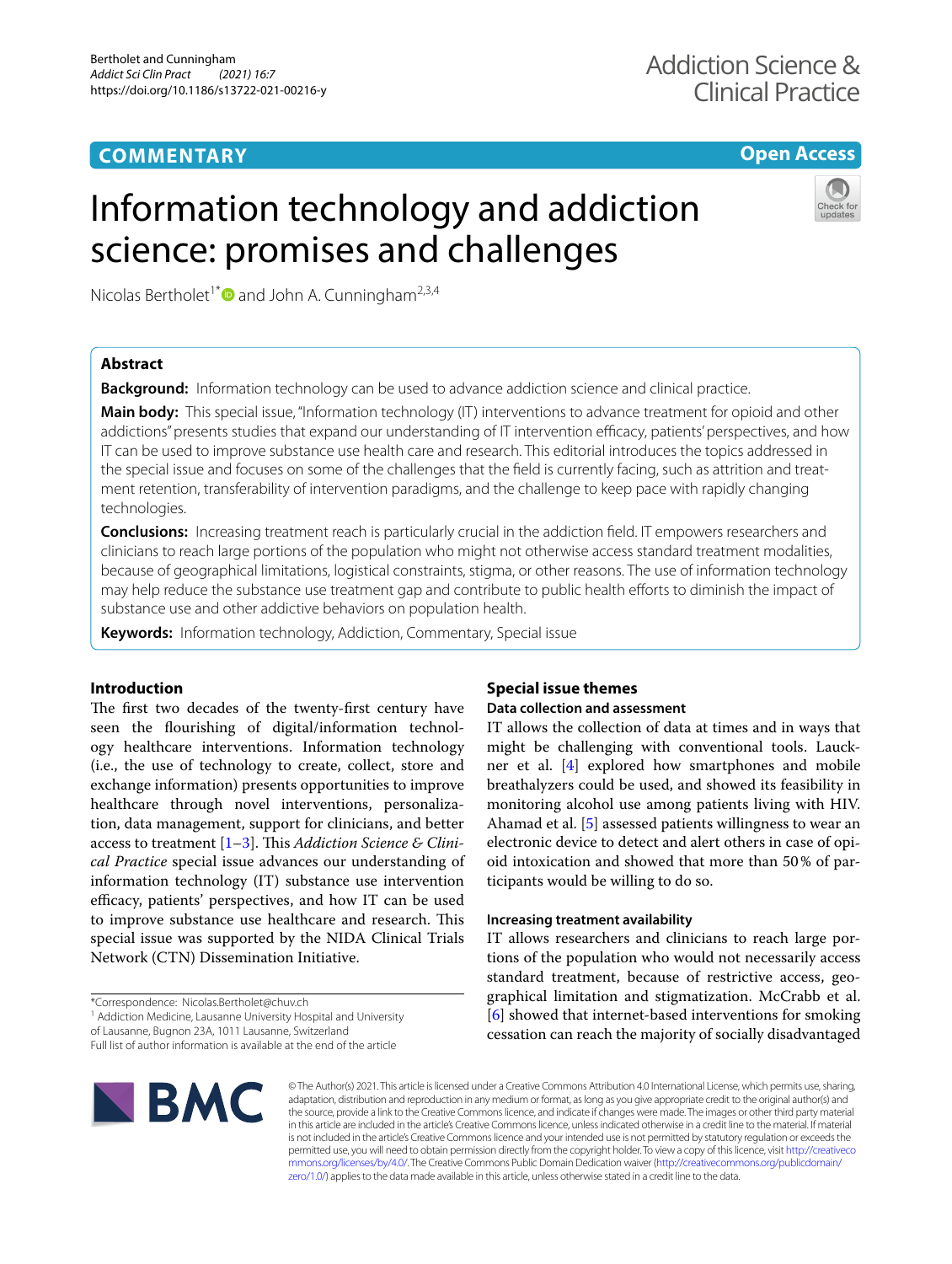populations. Ekström et al. [[7\]](#page-2-5) showed that, while introducing a new perception of distance between the patient and the clinician, internet-based treatment can offer a better sense of confidentiality and that offering diverse content for users to choose from (such as cognitive behavioral therapy modules, therapist support, and discussion forum) is appreciated by patients and may contribute to the attractivity of internet-based treatment [[8\]](#page-2-6).

#### **Intervention efficacy**

There is evidence of efficacy for internet-based intervention for alcohol use and smoking but more evidence is still needed for other types of interventions and interventions for other drugs. Notably, while smartphone apps are promising, the review by Colbert et al. [[9\]](#page-2-7) shows that current evidence for apps targeting unhealthy alcohol use is still limited compared with available evidence for internet-based interventions. Focusing on cannabis use among adults and adolescents, Sinadinovic et al. [[10](#page-2-8)] showed that a web-based treatment program with therapist guidance was not superior to a waiting list design, although subgroup analyses showed that the intervention may be beneficial for some.

#### **Development of novel interventions**

Research on IT interventions to advance treatment for addictions is very active and novel interventions are being developed and tested. Pedersen et al. [[11\]](#page-2-9) present a protocol for a randomized trial for an intervention on alcohol use and risky sex behaviors among college students studying abroad, while Langdon et al. [\[12\]](#page-3-0) present a protocol on the development of an integrated digital heath intervention to increase patient participation in treatment for opioid use disorder. Palfai et al. [\[13\]](#page-3-1) studied the perspectives of patients in HIV care in order to develop a tailored intervention targeting chronic pain and heavy drinking and showed that videoconferencing is acceptable to patients.

#### **Supporting clinicians and researchers in clinical tasks, implementation of treatment, and standardized data capture**

Digital tools can help clinicians by eliminating geographical distance and providing standardized and timeefficient tools to conduct clinical tasks. IT represents an opportunity when it comes to implementing substance use screening and substance use disorder assessment and treatment in busy primary care systems. This special series presents notable examples, such as Adam et al. [\[14](#page-3-2)] reporting on the feasibility and acceptability of a self-administered electronic screening tool for multiple substance use, and Bart et al. [[15\]](#page-3-3) presenting an outline of a clinical decision support for opioid use disorder to facilitate implementation in electronic health records. Electronic health records, as showed by Venkatesh et al. [[16\]](#page-3-4), could help opioid use disorder research, but the standardization of data collection and infrastructure is needed to combine diferent data sources and capitalize on digital data collection to advance clinical knowledge and research.

#### **Challenges**

As interventions are developed and tested, promises may overstate evidence for new technological approaches. We take the opportunity offered by this special issue to focus on some of the challenges the feld is facing.

#### **Attrition and treatment retention**

Attrition is a major challenge in assessing the efficacy of digital interventions [[17](#page-3-5)], and is problematic as it introduces bias in scientific evaluations. The limited faceto-face contact offered by digital interventions may encourage people to participate in IT research projects or use digital interventions. But it may also limit the commitment of research participants and lead to high attrition rates. Similarly, the IT feld, with its high demands for immediacy and time efficiency, poses great challenges for retaining users in intervention paradigms that may include moments of uneasiness or boredom. Retaining users and research participants will be key to assess which intervention components may be effective and to obtain generalizable results [[18\]](#page-3-6).

#### **Transferability of interventions**

While IT offers opportunities to access patients or users in an extended array of contexts, intervention models must be adapted to the digital world. The transferability of interventions developed for the face-to-face clinical context is questionable: some intervention paradigms may not translate well in the digital realm, notably because face-to-face interventions depend on interpersonal interactions and sophisticated language interplay, including non-verbal communication. The various tools/ platforms/terminals used to deliver IT interventions all have their specifcities with respect to context of use, perception and acceptability. Thus, when changing the format of an intervention, the efects may be diferent. Transferability of intervention models developed for face-to-face context or other platforms will require the sustained effort of developers to find adapted solutions and will need to be tested for efficacy. In order to engage users, design, usability, and credibility are crucial [\[18](#page-3-6)] and could be considered the equivalent of interpersonal skills in the digital world. When developing interventions,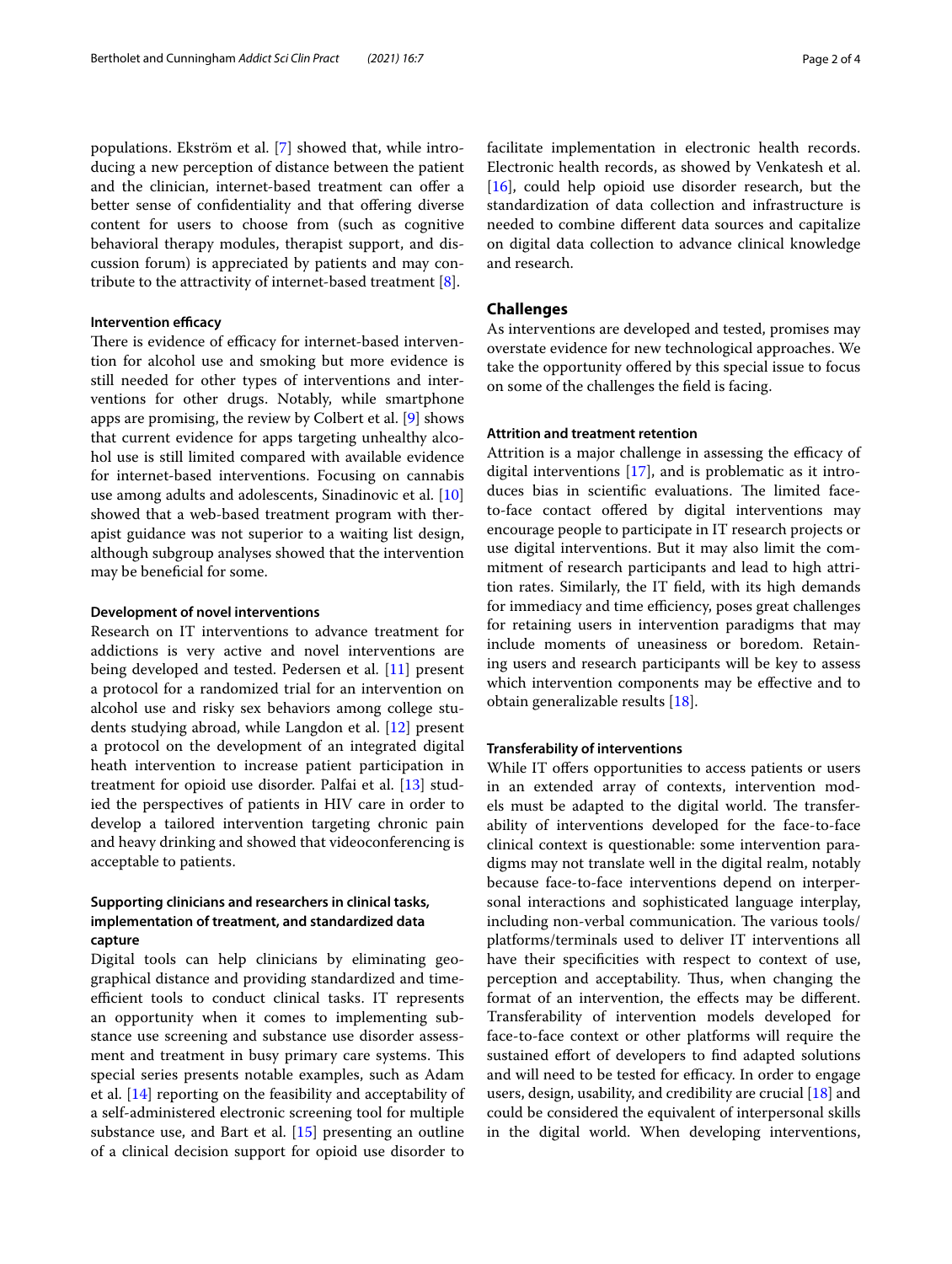these aspects may be as important, if not more, than adding complex content.

#### **Keeping up with the technological pace**

Running a clinical trial—from obtaining funding, developing a digital intervention, to publishing the results—may take years. By the time results are available, signifcant technological changes could have taken place (e.g. changes in operating systems, design standards, development of new features) and the tested intervention may become irrelevant. Difficulties associated with rapid changes in the technological landscape and with maintaining functioning apps outside of a research project may explain why, among the studied apps identifed by Colbert et al. [[9\]](#page-2-7), most are already no longer available to the public. As a result, public health and research agencies may be reluctant to invest in rapidly aging technology. Solutions to maintaining an intervention should thus be an integral part of the development of future digital tools.

#### **Privacy and data protection**

Last but not least, technological developments pose signifcant challenges in terms of privacy and data protection [[19](#page-3-7), [20\]](#page-3-8). In order to beneft from the extensive research efforts and data collection that is taking place, rigorous research methods, standardization of research outcomes and digital infrastructure, and privacy will continue to play, a key role in the future development of digital tools in addiction science.

#### **Conclusions**

Information technology ofers important opportunities to address addictive behaviors: IT allows researchers and clinicians to reach large portions of the population who would not necessarily access standard treatment, because of restrictive access, geographical limitation and stigmatization. While access to interventions or treatment increases through IT, some parts of the population will have limited to no access to digital resources and thus other options will have to be developed for this population. Future research should also address the fact that retention in IT-based treatment is often lower than in-person environments. Nevertheless, IT has the potential to help reduce the substance use treatment gap and participate in public health eforts to diminish the impact of substance use and other addictive behaviors on population health.

#### **Acknowledgements**

The authors would like to thank Alexandra Godinho and Christina Schell.

#### **Authors' contributions**

NB and JAC developed the structure of the commentary and the topics to be addressed. NB wrote the frst draft of the manuscript. Both authors read and approved the fnal manuscript.

#### **Funding**

#### No funding.

#### **Availability of data and materials**

Not applicable.

#### **Ethics approval and consent to participate** Not applicable.

**Consent for publication** Not applicable.

#### **Competing interests**

NB and JAC have been involved in the study of digital tools for addictive behaviors and have received grants to develop and study such tools. They are also co-editors of the ASCP special series on information technology interventions to advance treatment for opioid and other addictions.

#### **Author details**

<sup>1</sup> Addiction Medicine, Lausanne University Hospital and University of Lausanne, Bugnon 23A, 1011 Lausanne, Switzerland.<sup>2</sup> Center for Addiction and Mental Health, Toronto, ON, Canada.<sup>3</sup> Department of Psychiatry, University of Toronto, Toronto, ON, Canada. 4 Addictions Department, Institute of Psychiatry, Psychology & Neuroscience, King's College London, London, UK.

#### Received: 22 August 2020 Accepted: 12 January 2021 Published online: 26 January 2021

#### **References**

- <span id="page-2-0"></span>1. Michie S, Yardley L, West R, Patrick K, Greaves F. Developing and evaluating digital interventions to promote behavior change in health and health care: recommendations resulting from an international workshop. J Med Internet Res. 2017;19(6):e232.
- 2. Arigo D, Jake-Schoffman DE, Wolin K, Beckjord E, Hekler EB, Pagoto SL. The history and future of digital health in the feld of behavioral medicine. J Behav Med. 2019;42(1):67–83.
- <span id="page-2-1"></span>3. Cunningham JA, Gulliver A, Farrer L, Bennett K, Carron-Arthur B. Internet interventions for mental health and addictions: current fndings and future directions. Curr Psychiatry Rep. 2014;16(12):521.
- <span id="page-2-2"></span>4. Lauckner C, Taylor E, Patel D, Whitmire A. The feasibility of using smartphones and mobile breathalyzers to monitor alcohol consumption among people living with HIV/AIDS. Addict Sci Clin Pract. 2019;14(1):43.
- <span id="page-2-3"></span>5. Ahamad K, Dong H, Johnson C, Hyashi K, DeBeck K, Milloy MJ, et al. Factors associated with willingness to wear an electronic overdose detection device. Addict Sci Clin Pract. 2019;14(1):23.
- <span id="page-2-4"></span>6. McCrabb S, Twyman L, Palazzi K, Guillaumier A, Paul C, Bonevski B. A cross sectional survey of internet use among a highly socially disadvantaged population of tobacco smokers. Addict Sci Clin Pract. 2019;14(1):38.
- <span id="page-2-5"></span>7. Ekstrom V, Johansson M. Sort of a nice distance: a qualitative study of the experiences of therapists working with internet-based treatment of problematic substance use. Addict Sci Clin Pract. 2019;14(1):44.
- <span id="page-2-6"></span>8. Ekstrom V, Johansson M. Choosing internet-based treatment for problematic alcohol use-why, when and how? Users' experiences of treatment online. Addict Sci Clin Pract. 2020;15(1):22.
- <span id="page-2-7"></span>9. Colbert S, Thornton L, Richmond R. Smartphone apps for managing alcohol consumption: a literature review. Addict Sci Clin Pract. 2020;15(1):17.
- <span id="page-2-8"></span>10. Sinadinovic K, Johansson M, Johansson AS, Lundqvist T, Lindner P, Hermansson U. Guided web-based treatment program for reducing cannabis use: a randomized controlled trial. Addict Sci Clin Pract. 2020;15(1):9.
- <span id="page-2-9"></span>11. Pedersen ER, D'Amico EJ, LaBrie JW, Farris C, Klein DJ, Griffin BA. An online alcohol and risky sex prevention program for college students studying abroad: study protocol for a randomized controlled trial. Addict Sci Clin Pract. 2019;14(1):32.